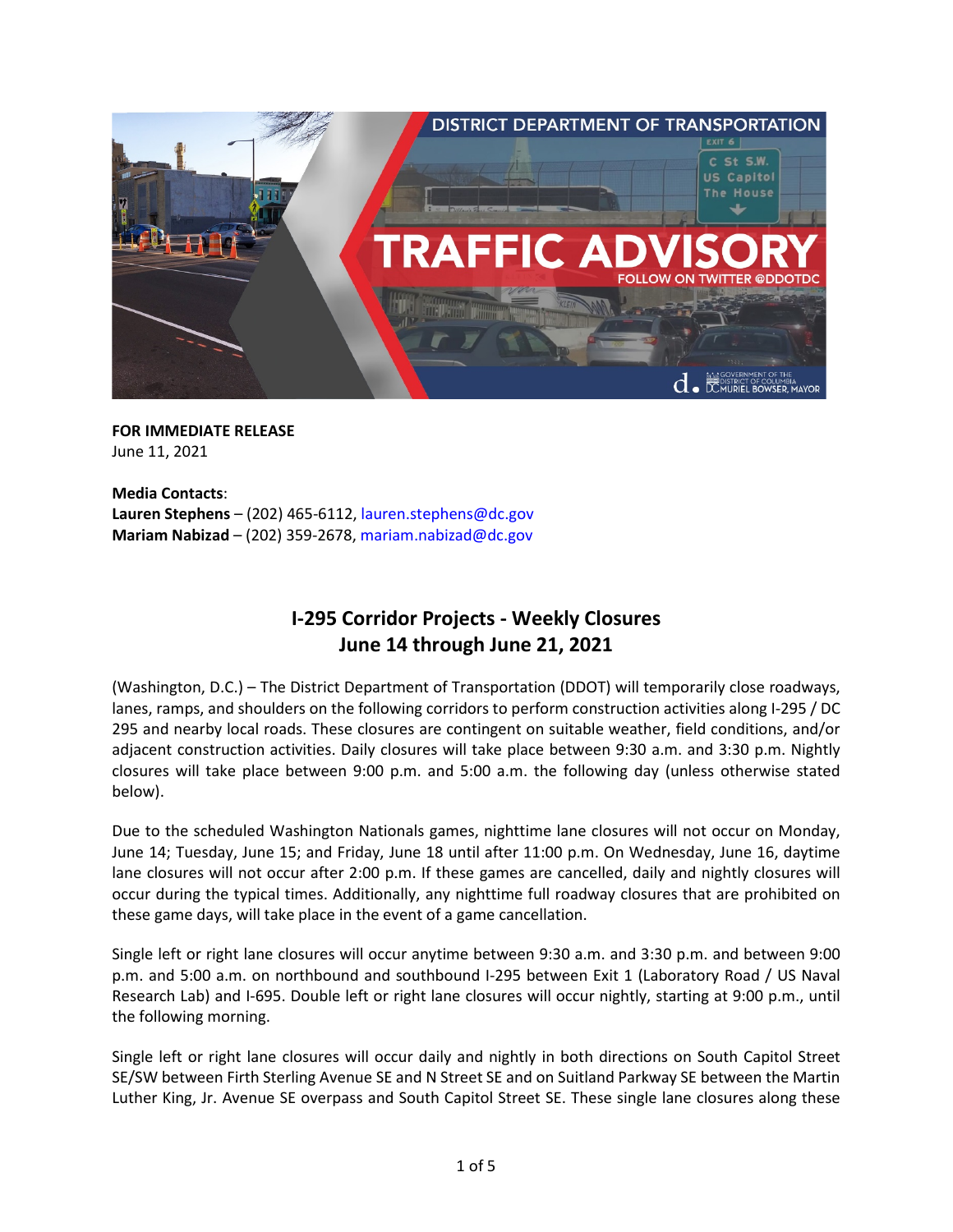roadways will take place during off-peak hours. Double left or right lane closures will only occur nightly, starting at 9:00 p.m., until the following morning. No other closures on South Capitol Street SE/SW or Suitland Parkway SE will take place on weekdays between 6:00 a.m. and 9:30 a.m. and between 3:30 p.m. and 9:00 p.m.

Daily and nightly single lane closures will also occur anytime during off-peak hours on Potomac Avenue SE/SW and Howard Road SE. Daily and nightly single lane closures will also occur anytime on Firth Sterling Avenue SE, Half Street SW, Barry Road SE, St. Elizabeths Avenue SE, and Malcolm X Avenue SE.

The following full ramp closures will also occur during off-peak hours:

- Exit 4 from I-295 Northbound (South Capitol Street / Suitland Parkway)
- Exit 4 from I-295 Southbound (South Capitol Street / Suitland Parkway)
- I-295 Northbound On-ramp from northbound Firth Sterling Avenue SE
- Ramp from South Capitol Street / MLK Jr. Avenue to I-295 Northbound (continuously)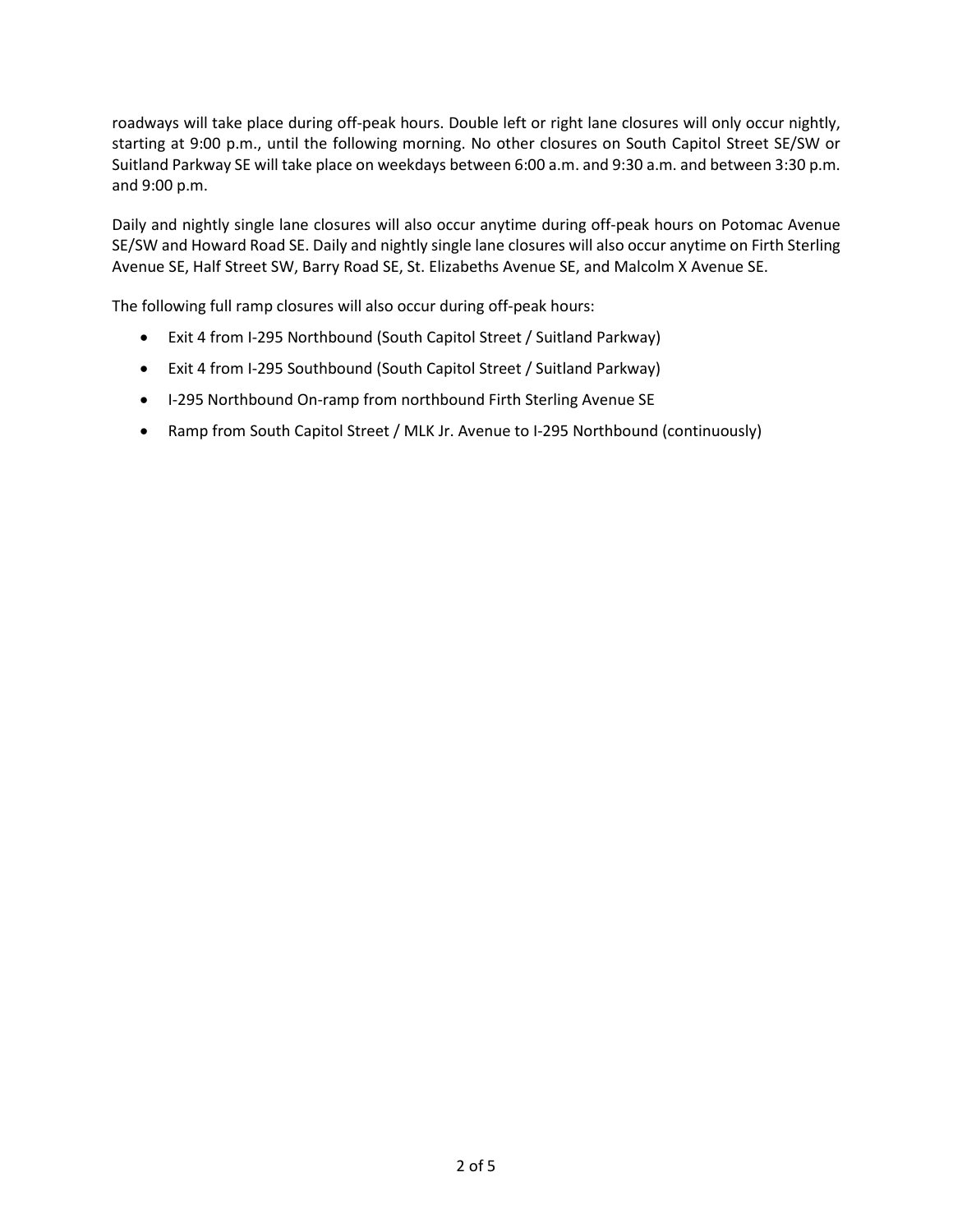A full closure of northbound South Capitol Street SE between Firth Sterling Avenue SE and Suitland Parkway SE will be in place Wednesday night, June 16, 2021, and Thursday night, June 17, 2021, between 9:00 p.m. and 5:00 a.m. On days and nights when Washington Nationals and/or DC United games are scheduled, vehicular access will be maintained from two hours prior to the start of the game to two hours after the end of the game. Pedestrian access will be maintained at all times. When South Capitol Street SE is fully closed, Firth Sterling Avenue SE and Suitland Parkway will remain open to all traffic. A marked detour will be in place during this closure.



Northbound South Capitol Street SE Closure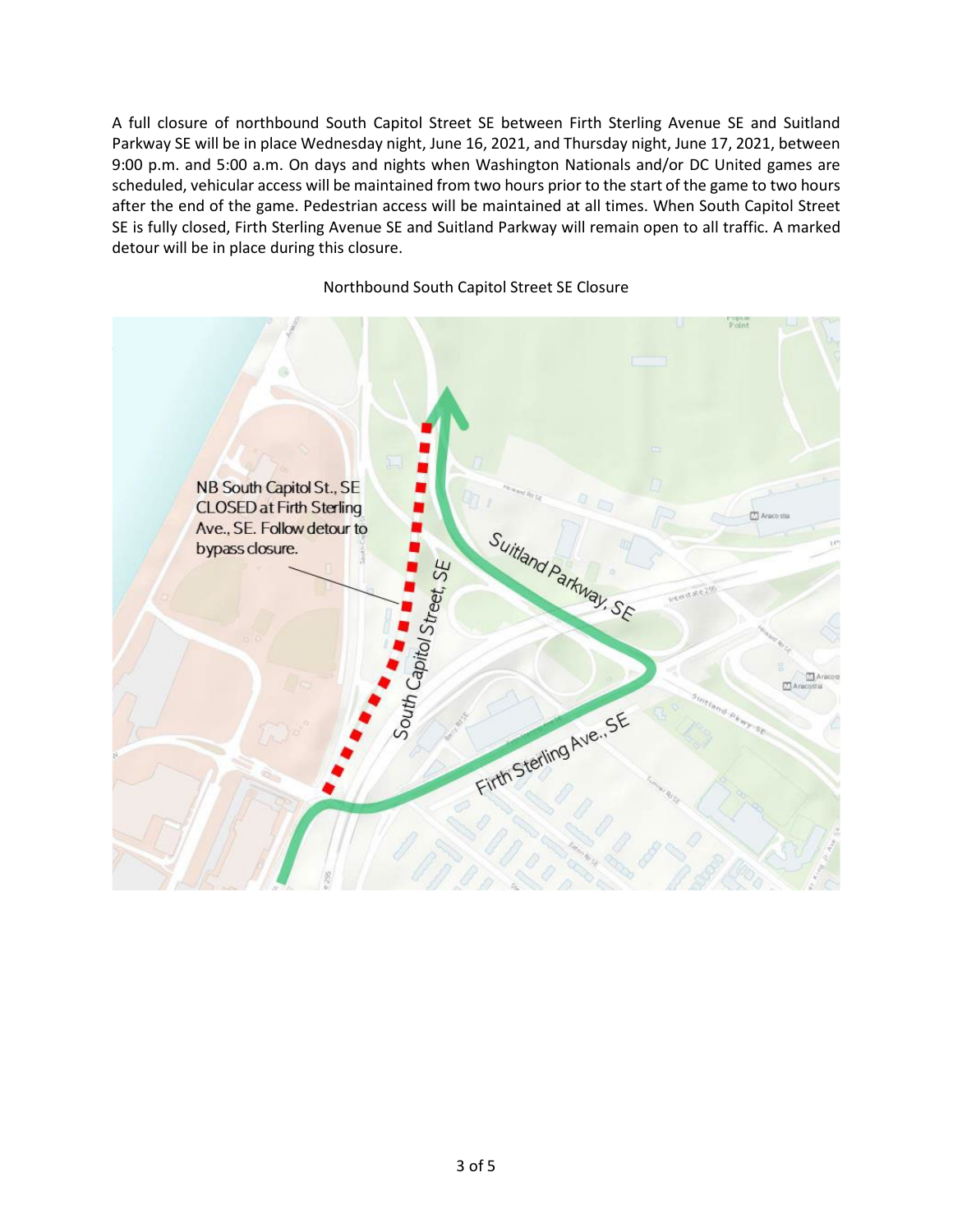Howard Road SE between Firth Sterling Avenue SE and the access to the WMATA Parking Garage will be closed nightly between Monday, June 14, 2021, and Monday morning, June 21, 2021, between 8:00 p.m. and 5:00 a.m. as shown in the graphic. On days and nights when Washington Nationals and/or DC United games are scheduled, vehicular access will be maintained from two hours prior to the start of the game to two hours after the end of the game. Pedestrian access will be maintained at all times. When Howard Road SE is fully closed, Suitland Parkway SE will remain open to all traffic. A marked detour will be in place during these closures.



## Weeknight and Weekend Howard Road SE Closure & Detour

These closures are required for construction activities associated with the following DDOT projects:

## **South Capitol Street Corridor Project - Frederick Douglass Memorial Bridge**

The South Capitol Street Corridor Project calls for replacing the Frederick Douglass Memorial Bridge and transforming related sections of the urban freeway into a beautiful scenic boulevard that increases pedestrian and vehicular safety, improves multimodal transportation options, increases community accessibility, and supports economic development on both sides of the Anacostia River.

## **I-295 / Malcolm X Avenue SE Interchange Improvement Project**

The multiple phases of this project include the reconstruction of the I-295 interchange with Malcolm X Avenue SE, including modified ramps and a new access roadway to the St. Elizabeth's West Campus. The planned improvements will be made between Firth Sterling Avenue SE, on the north, and the South Capitol Street/Martin Luther King, Jr. Avenue SE intersection to the south. The project will provide transportation improvements to serve the proposed Department of Homeland Security headquarters consolidation on the St. Elizabeths West Campus.